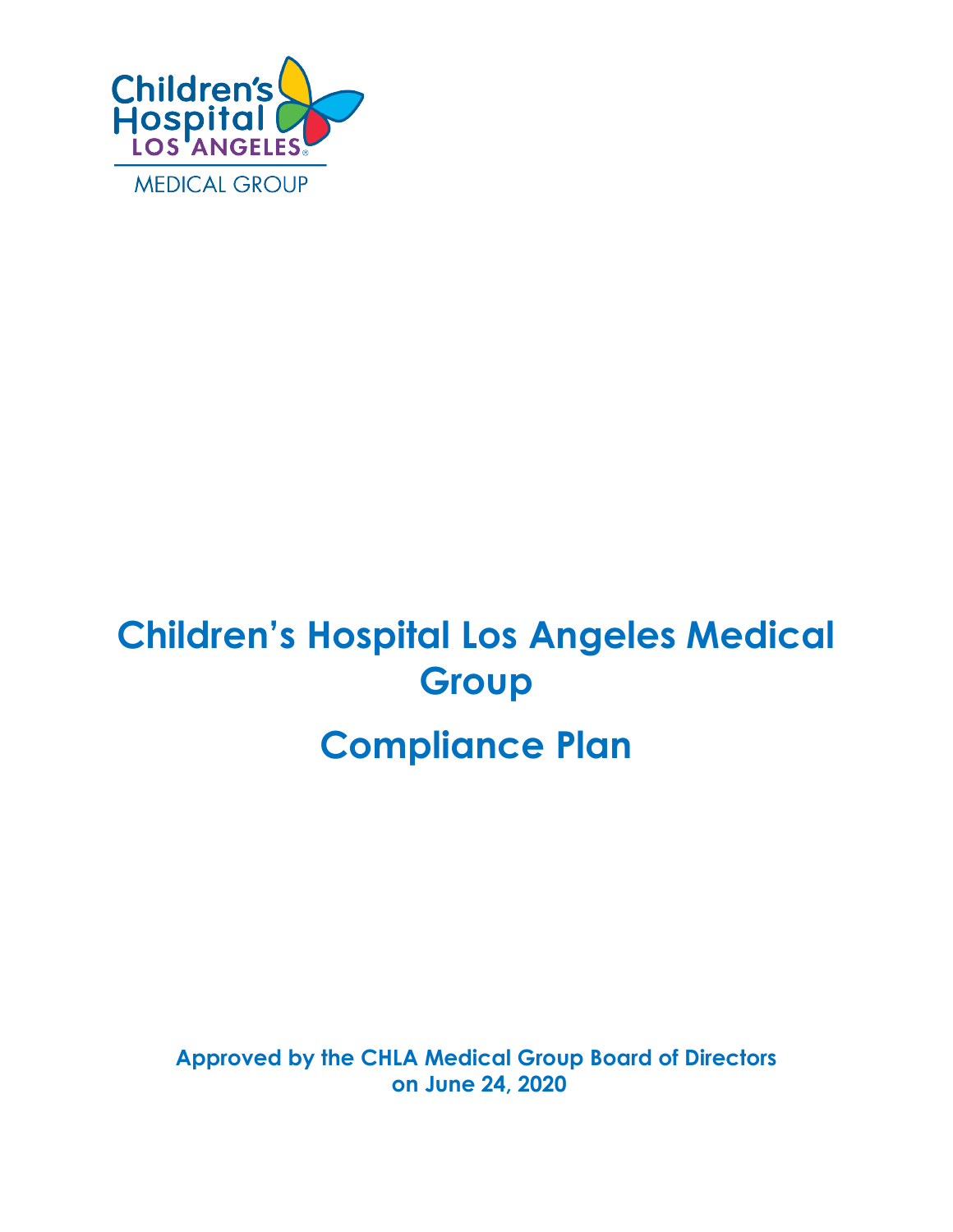## Table of Contents

| Enforcement of Standards through Well-Publicized Disciplinary Guidelines11 |  |
|----------------------------------------------------------------------------|--|
| Prompt Response to Detected Offenses and Undertaking Corrective Actions12  |  |
|                                                                            |  |
|                                                                            |  |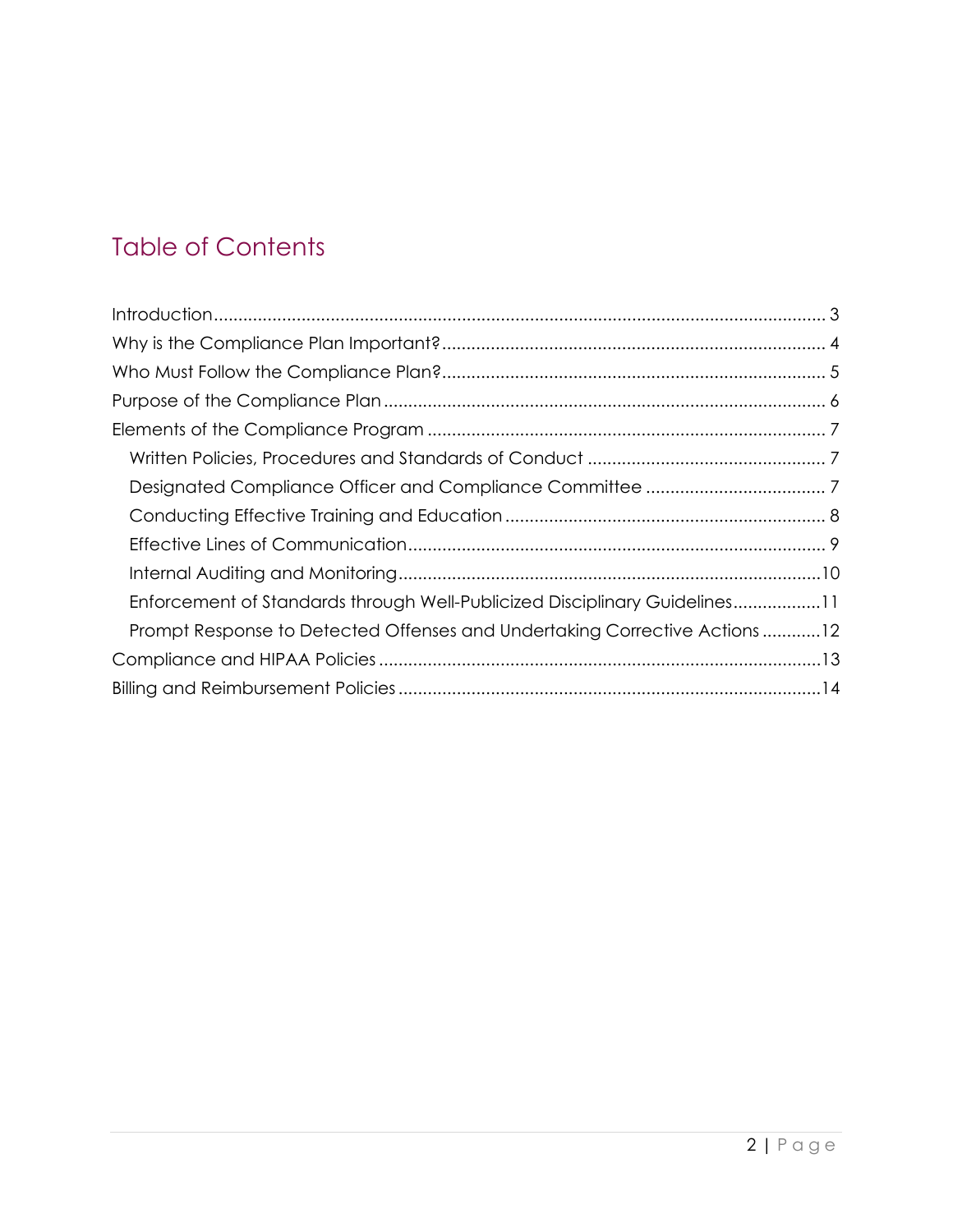### <span id="page-2-0"></span>**Introduction**

Children's Hospital Los Angeles Medical Group (CHLAMG) is subject to federal, state and local laws and regulations as they carry out their mission as world leaders in pediatric patient care, teaching and research. The laws and regulations that impact this mission are complex and changing. The Compliance Plan provides a summary of the CHLAMG Compliance Program, an organization-wide endeavor to foster our commitment to ethical principles, our values, and compliance with applicable laws and regulations. The CHLAMG Executive Compliance Committee and the CHLAMG Board have adopted this Compliance Plan.

This plan establishes an overall framework for internal policies, procedures and mechanisms that guide and assist us in complying with the laws and regulations that apply to our healthcare activities. This plan is not designed to provide detailed guidance, but rather serves as a roadmap to our compliance efforts. This Compliance Plan supplements current compliance policies and procedures such as the Conflict of Interest Disclosure Policy, Detecting and Preventing Fraud, Waste and Abuse Policy, Excluded Individuals and Screening Policy, and other compliance documents.

This plan is designed to incorporate recommendations enumerated in the Department of Health and Human Services Office of the Inspector General's ("OIG") Compliance Program Guidance for Physicians and Physician Group Practices, the elements of an effective compliance plan as described in the U.S. Sentencing Guidelines, the U.S. Department of Justice guidance on Evaluation of Corporate Compliance Programs (updated June 2020) and the OIG/HCCA industry-wide guidance, Measuring Compliance Program Effectiveness: A Resource Guide (January 2017). This Plan explains fraud and abuse as it relates to the provision and billing of healthcare services and the applicable enforcement laws that may be used both by the government and individuals should such activities be identified. The Plan is a guide and a resource to help all personnel ensure their behavior complies with all laws and regulations that affect their business dealings on behalf of CHLAMG. It is also intended to serve as a resource for Board Members regarding their compliance responsibilities.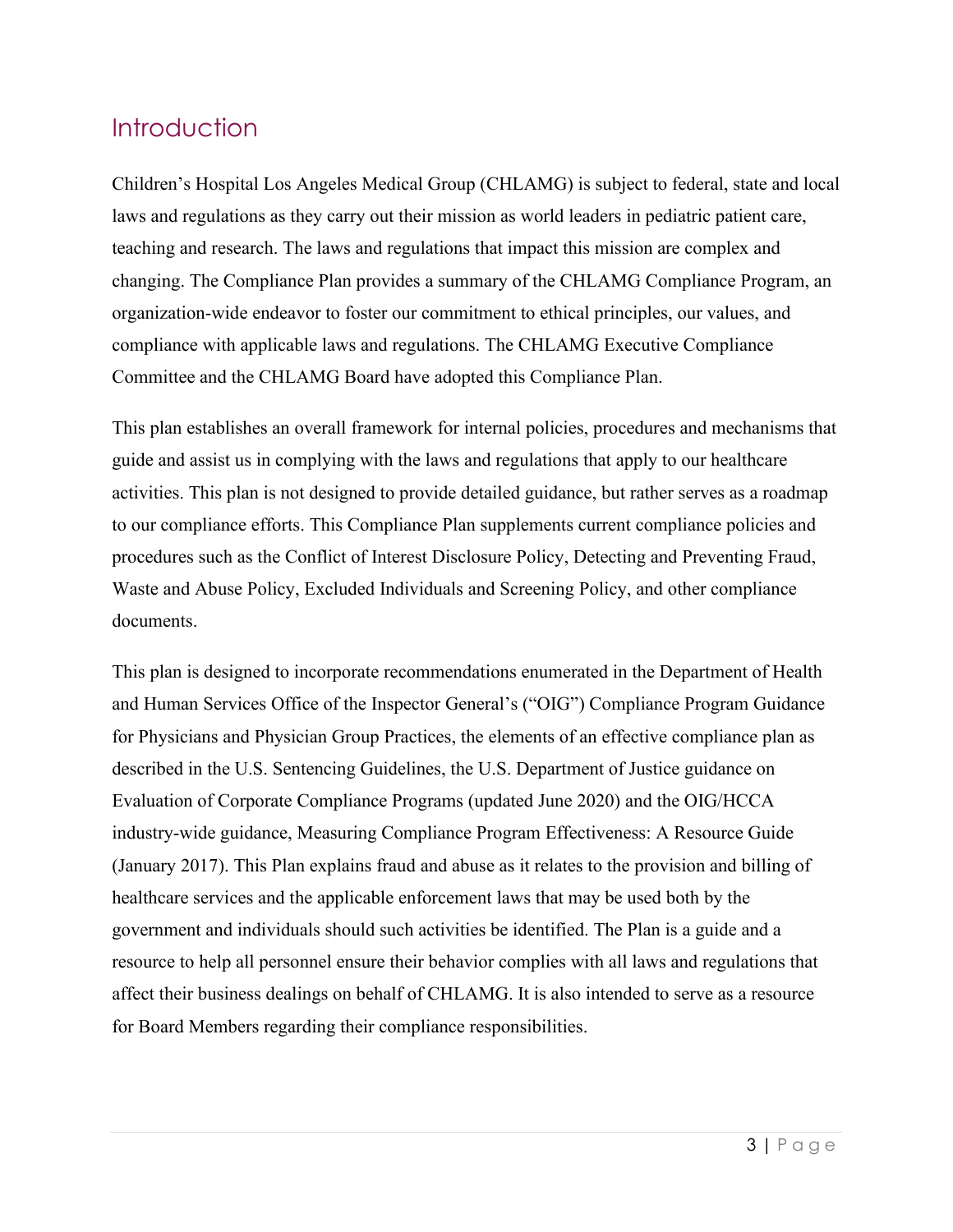## <span id="page-3-0"></span>Why is the Compliance Plan Important?

CHLAMG is committed to providing its patients with compassionate care, and to do so according to the highest ethical, business and legal standards. Our compliance program supports an organizational culture that promotes the prevention, detection, and timely resolution of conduct that does not conform to federal and state laws and to government and private payor healthcare program requirements.

The Compliance Plan is especially critical as an internal control in the areas of reimbursement and payment. Claims and billing operations often raise potential fraud and abuse concerns and are frequently the focus of governmental reviews and sanctions. Compliance with applicable laws and regulations is essential to alleviating the risk of civil and criminal liability. Government inquiries can be damaging to our reputation. The Compliance Program is designed to help us maintain our reputation and commitment to integrity.

It is CHLAMG and PMG policy that:

- All personnel will be educated about applicable laws and the role of the compliance program;
- There is periodic auditing, monitoring and oversight of compliance with those laws;
- The organization encourages and supports the reporting of non-compliance without fear of retaliation;
- **Processes exist to investigate, correct, and discipline non-compliance.**

The Compliance Program is reviewed annually. An annual work plan is used to guide the organization's compliance efforts. In consultation with the CHLAMG Executive Compliance Committee, the Physician Compliance Officer and the Compliance Director may recommend amendments to the Compliance Plan subject to the approval of the CHLAMG Board of Directors.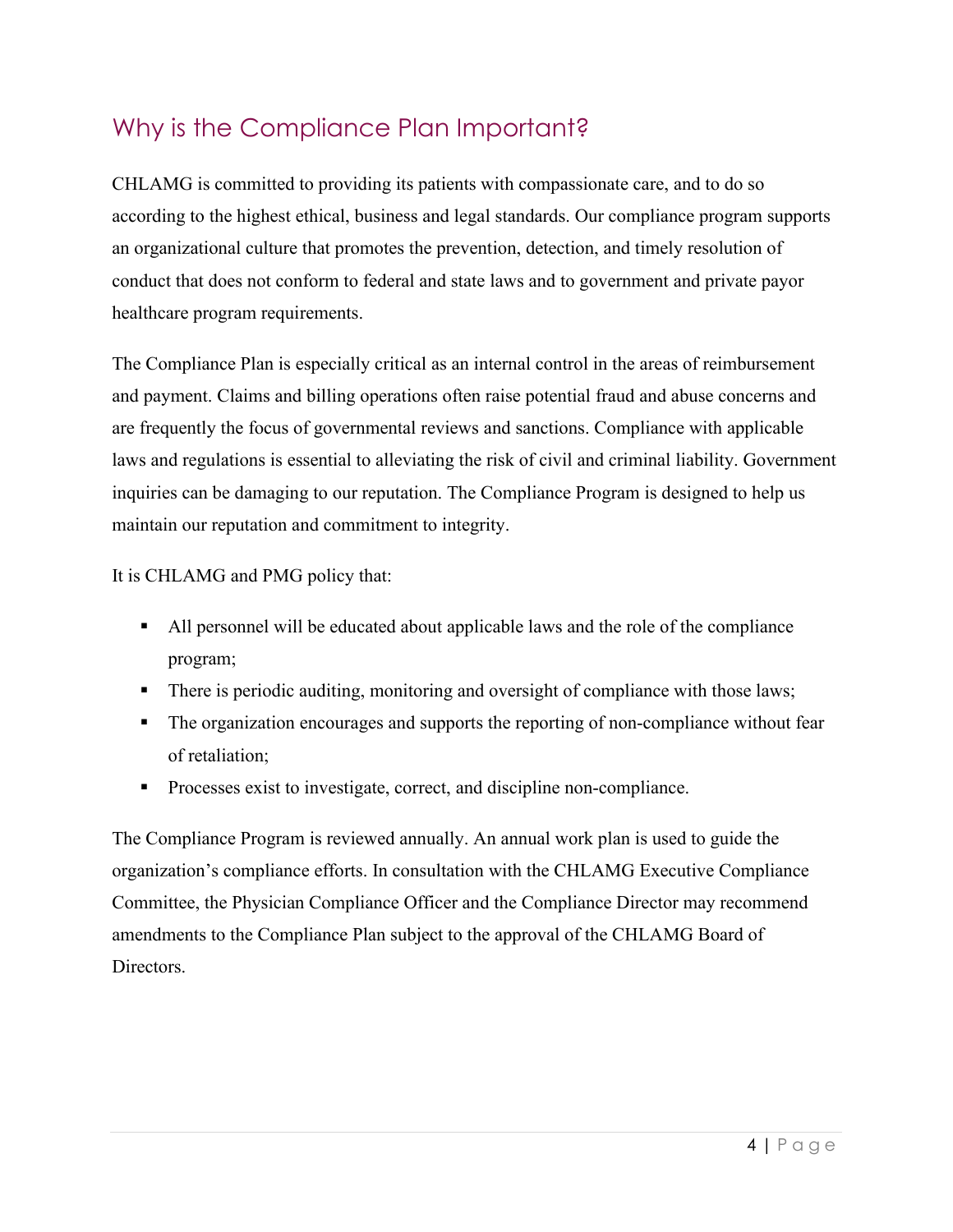## <span id="page-4-0"></span>Who Must Follow the Compliance Plan?

Physicians, dentists, and other professional members of CHLAMG who provide healthcare services at Children's Hospital Los Angeles and other healthcare delivery sites, and employees of its wholly owned subsidiary, the Pediatric Management Group (PMG) are required to comply with the Compliance Program. Medi-Cal Managed Care payers, contractors and vendors shall also be informed of the Compliance Program.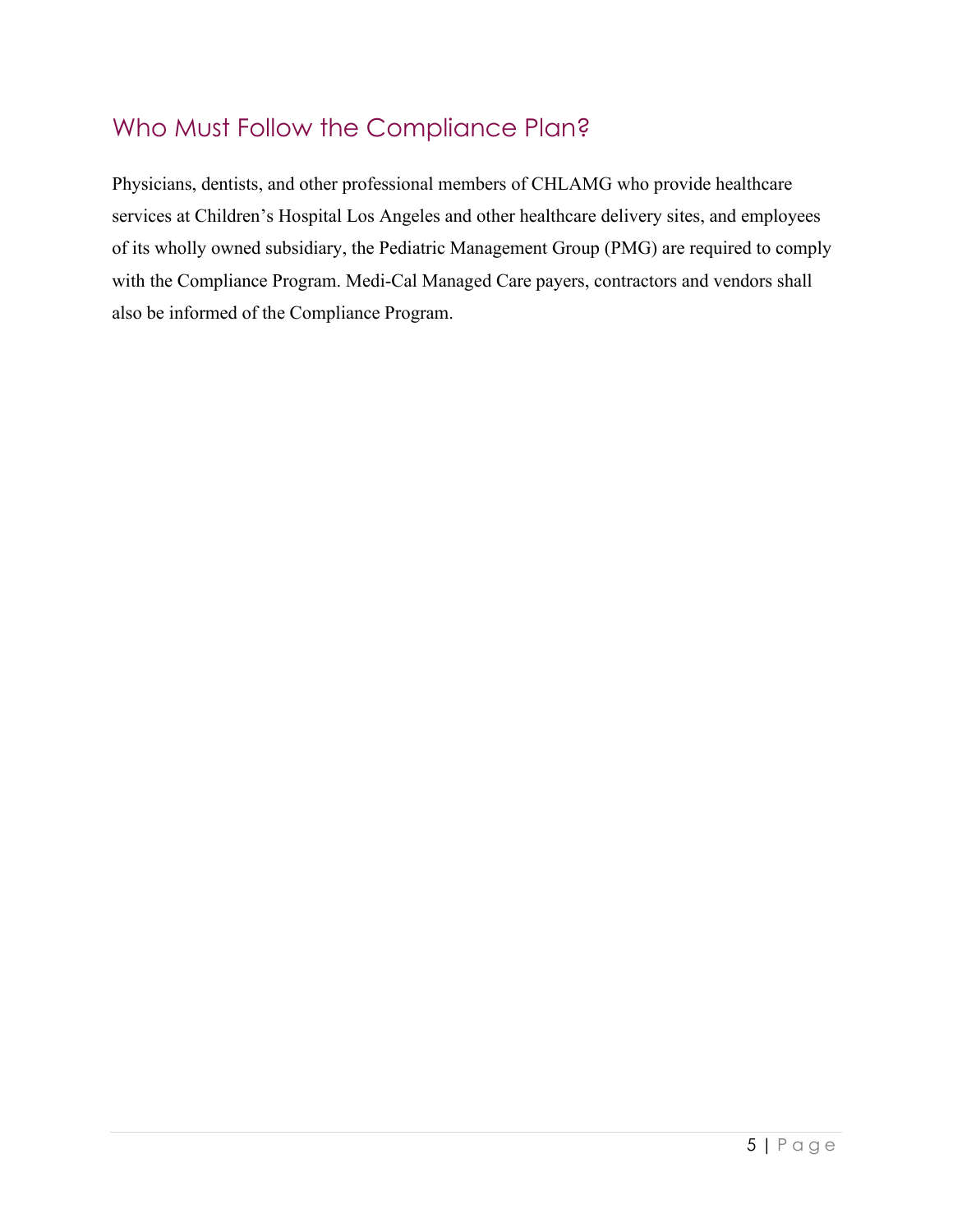## <span id="page-5-0"></span>Purpose of the Compliance Plan

*CHLAMG promotes an organizational culture that supports ethical conduct and a commitment to compliances with laws and regulations. The Compliance Program incorporates compliance program guidance from the Department of Health and Human Services Office of the Inspector General.*

The purpose of the Compliance Plan is to guide CHLAMG in its management and operation of compliance-related activities. The Compliance Plan has at its foundation, specific elements that federal guidelines have deemed necessary for an effective, high-quality compliance program:

- 1. Written Policies, Procedures and Standards of Conduct
- 2. A Designated Compliance Officer and Compliance Committee
- 3. Effective Training and Education
- 4. Effective Lines of Communication
- 5. Internal Auditing and Monitoring
- 6. Enforcement of Standards through Well-Publicized Disciplinary Guidelines
- 7. Prompt Response to Detected Offenses (Investigation) and Implementation of Corrective Action

Through these elements, CHLAMG's Compliance Program provides added assurance that the

organization:

- Complies in all material respects with federal, state and local laws and regulations that are applicable to its operations;
- Satisfies the conditions of participation in healthcare programs funded by the state and federal governments and the terms of its contractual arrangements with managed care and commercial payers;
- Detects and deters misconduct by CHLAMG members and support staff;
- Promotes self-monitoring and provides for, in appropriate circumstances, voluntary disclosure of violations of laws and regulations; and,
- Establishes, monitors and enforces high professional and ethical standards.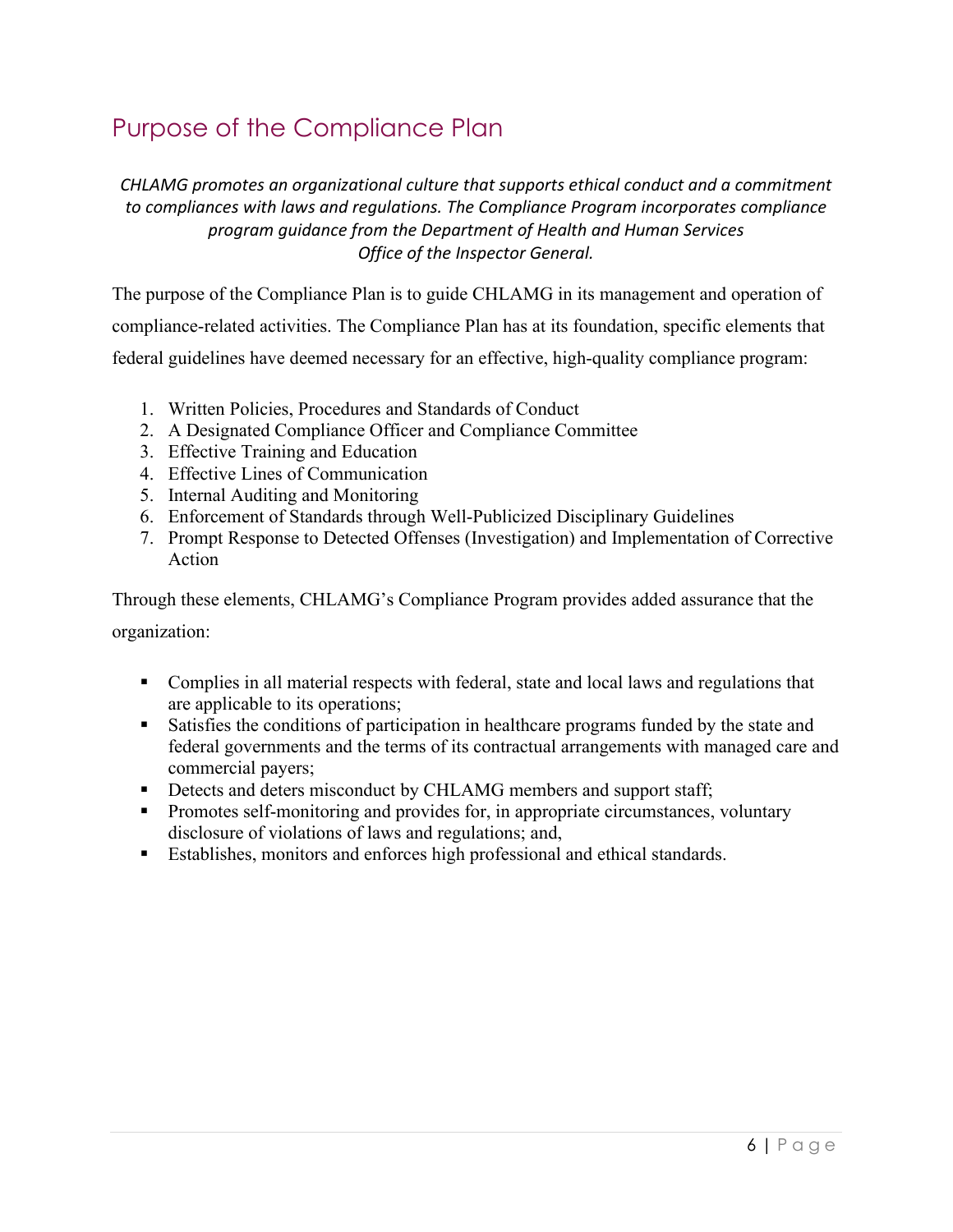## <span id="page-6-0"></span>Elements of the Compliance Program

#### <span id="page-6-1"></span>Written Policies, Procedures and Standards of Conduct

Written policies and procedures govern key compliance and privacy risk areas and are available to all CHLAMG members and PMG employees. There are also specific policies that apply to the internal work of the Compliance Department. The Compliance Department reviews policies on a biannual basis or more frequently if there are changes in legal or regulatory requirements.

The organization also has a written Code of Conduct which promotes integrity and ethical business practices and compliance with legal and regulatory requirements for healthcare services and payment. CHLAMG members and PMG employees attest annually to the Code of Conduct.

The Compliance Department reviews and recommends updates to the Code of Conduct if appropriate every two years.

#### <span id="page-6-2"></span>Designated Compliance Officer and Compliance Committee

The Compliance Program is administered by the CHLAMG Board of Directors through the Executive Compliance Committee which is chaired by the Physician Chief Compliance Officer. The Executive Compliance Committee is responsible for overseeing compliance with federal and state regulations related to coding, documentation, billing practices and patient privacy. The committee ensures ongoing commitment to the highest ethical, legal and professional standards for physicians, leadership and staff. Day-to-day compliance program management is delegated to the Compliance Director who reports to the Physician Chief Compliance Officer and the organization's Chief Executive Officer. Key activities of Compliance Program Administration include:

- 1. Oversight and monitoring compliance activities.
- 2. Ensuring the effectiveness of the Compliance Program and the integration of integrity and compliance activities throughout the organization.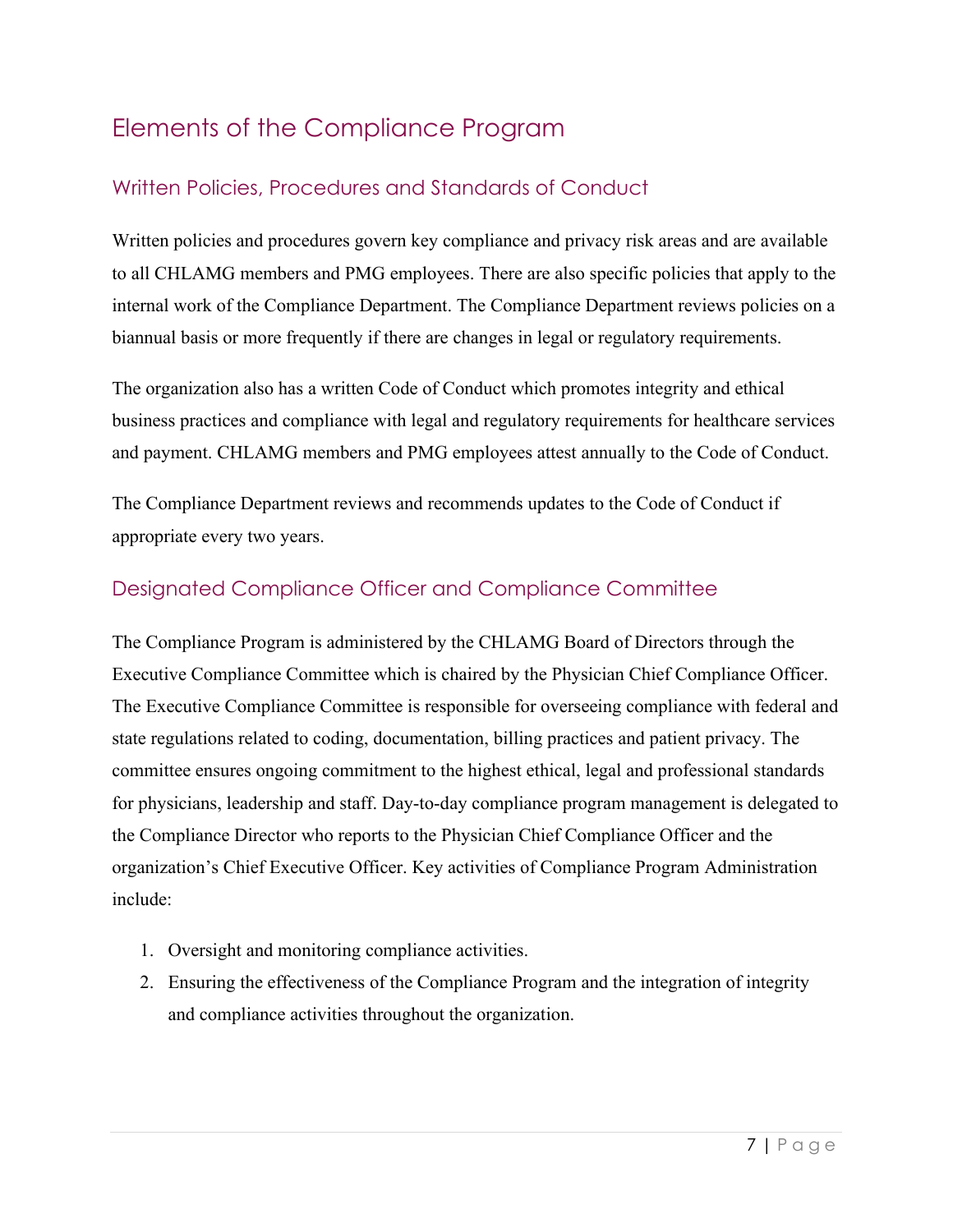- 3. Ensuring the alignment of the Compliance Program with the organization's mission, values, policies, procedures and guidelines; and applicable federal, state, and local laws and regulations.
- 4. Periodically reporting the status of Compliance Program activities through the Executive Compliance Committee.
- 5. Periodically reviewing the Compliance Program and recommending revisions as necessary to meet changes in the business and regulatory environments.
- 6. Serving as a knowledgeable resource for organizational and operational matters related to integrity and compliance.
- 7. Developing and coordinating a compliance education program that covers a variety of healthcare and other relevant compliance concerns, including education on the Code of Conduct and compliance policies and standards that support the organization in complying with legal and regulatory requirements.
- 8. Auditing and monitoring identified risks.
- 9. Receiving and investigating reports of possible unethical or illegal conduct or other conduct that violates the Code of Conduct, laws, regulations, or policies and procedures.
- 10. Conducting periodic risk assessments to prevent and detect emergent areas of concern.

The Compliance Director works with outside counsel and regulatory authorities in connection with the administration of the Compliance Program and, when appropriate, consults with outside counsel when significant compliance issues arise.

All Compliance Department staff possess certifications appropriate to their roles in the department to include coding certifications (CCS, CCS-P, CPC, CPC-H, CPMA, CIRCC) Registered Health Information Administrator (RHIA), Certified in Healthcare Compliance (CHC) and Certified in Healthcare Privacy Compliance (CHPC). New staff without job-related certifications are expected to become appropriately certified within one year of hire.

#### <span id="page-7-0"></span>Conducting Effective Training and Education

CHLAMG Members and PMG staff are required to attend or participate in specific training programs on an annual basis. Training programs include appropriate training on applicable laws and regulations relating to federal healthcare programs, Compliance Program policies including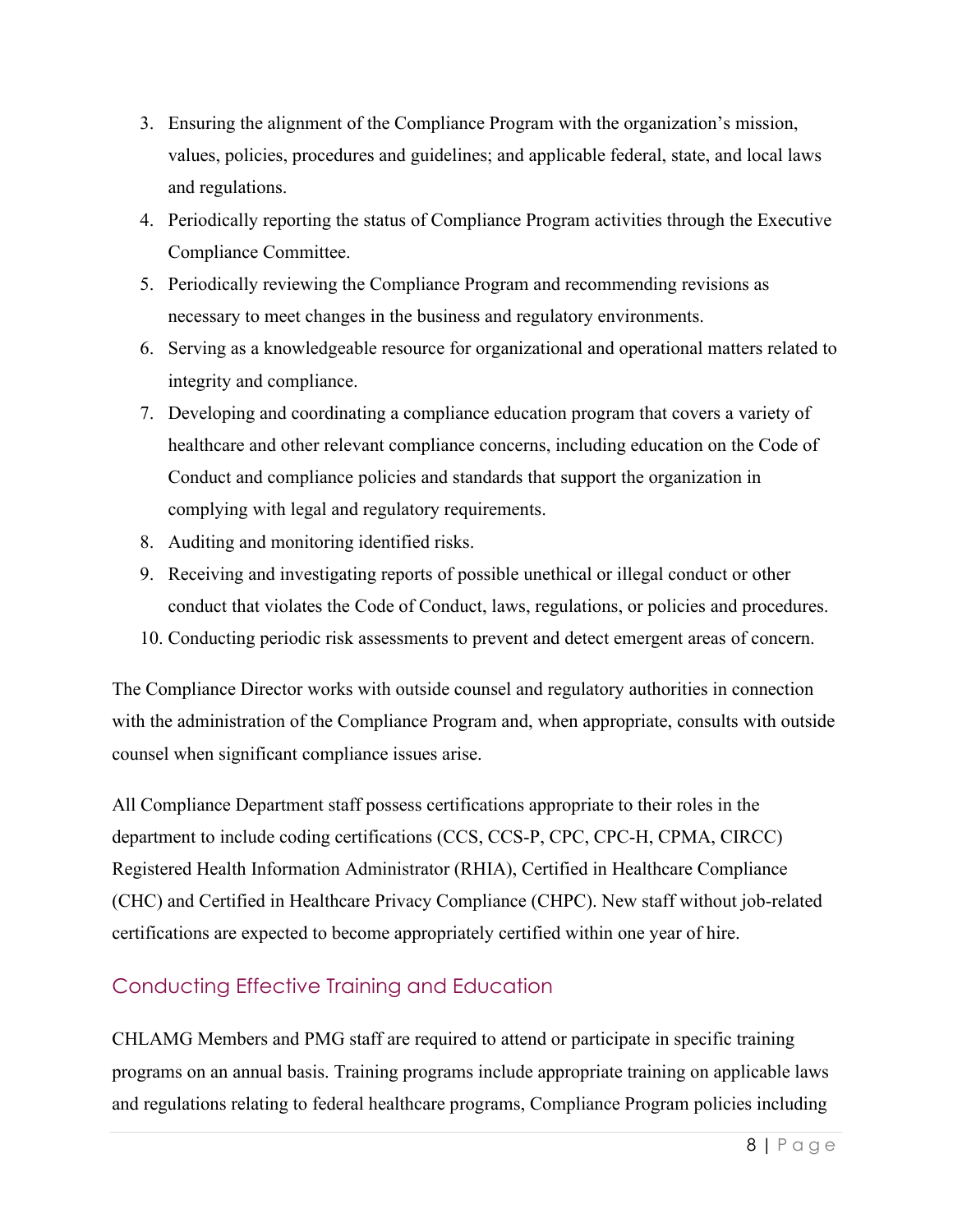HIPAA privacy requirements, and other topics relating to documentation, coding and billing for clinical staff. Training requirements and delivery methods are tailored according to an individual's responsibilities.

Initial compliance education consists of an overview of the Code of Conduct, a summary of key elements of the Compliance Program, including the reporting process, significant compliance and privacy policies, and a discussion of the organization's commitment to integrity. New personnel will generally receive initial education within the first 30 days of hire.

Additional education is provided to healthcare professionals and Revenue Cycle employees on fraud and abuse laws to include: documentation; claim development and submission process; fraud, waste and abuse requirements, and relevant Medicaid and other state and federal program requirements. Specific compliance topics include:

- Government and private payer reimbursement guidelines;
- General prohibitions on paying or receiving remuneration for referrals;
- **Provision of health care services with proper authorization;**
- **Proper documentation of services rendered, and proper alterations to records and files** where necessary;
- Compliance with Medicare conditions of participation, Medicare Advantage, Medicare Part D requirements, and other Medicare requirements if they are applicable to our operations; and
- Obligation to report misconduct.

CHLAMG Compliance communicates monthly to all CHLAMG and PMG on significant regulatory events and privacy matters through its monthly newsletter. It also develops compliance advisories on key documentation and coding topics which it disseminates with provider audits and in response to other inquiries.

#### <span id="page-8-0"></span>Effective Lines of Communication

The CHLAMG Compliance Program supports an open-door policy for the discussion of concerns and dialogue on compliance policies and program requirements. The Compliance Director communicates directly with the Executive Compliance Committee, the Physician Chief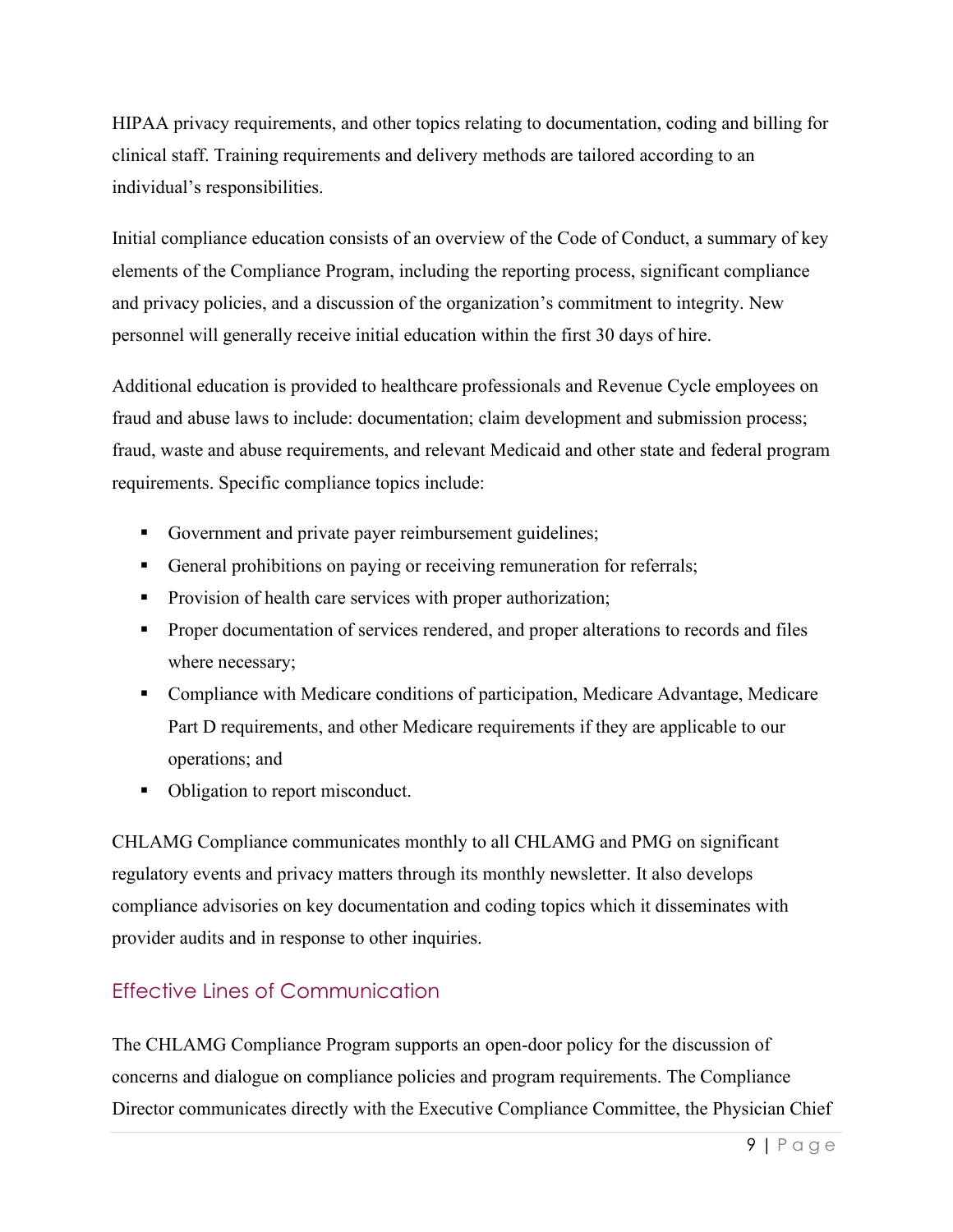Executive Officer, Department Chairs, Division Chiefs and healthcare practitioners on a regular basis. Any person may also contact the Compliance Department through its direct email address [\(CHLAMGCompliance@usc.chla.edu\)](mailto:CHLAMGCompliance@usc.chla.edu).

The Compliance Program's 24/7 Compliance Line (1.877.658.8022) is operated under contract with an independent third party. Any person may confidentially or anonymously report compliance or privacy concerns through the Compliance Line.

Reported concerns are logged and investigated. Substantiated compliance and privacy violations are reported quarterly to the Executive Compliance Committee.

The organization maintains a non-retaliation policy. Persons who report suspected misconduct or alleged violations of laws and regulations in good faith will not be retaliated against or disciplined for having raise a concern or providing information in connection with an investigation of a concern. A person who does not report in good faith, or who participated in misconduct or an alleged violation, may be subject to disciplinary action.

CHLAMG members and PMG staff who leave the organization are offered the opportunity to participate in an exit interview with the Director of Human Resources or other leadership personnel. If a compliance or privacy matter is identified through an exit interview, such matter will be referred to the CHLAMG Compliance Department for further review and investigation.

#### <span id="page-9-0"></span>Internal Auditing and Monitoring

The Compliance Department routinely conducts documentation and coding audits for professional services. In addition, the department conducts OIG- and other risk-based audits. The Compliance Department may also engage external auditors. These auditors have expertise in healthcare laws and program requirements and may review HIPAA compliance as well as coding, documentation, claims submission and reimbursement. Results of audits are reported to division chairs and periodically to the Executive Compliance Committee.

The audit process includes:

• On-going review of trends in audit findings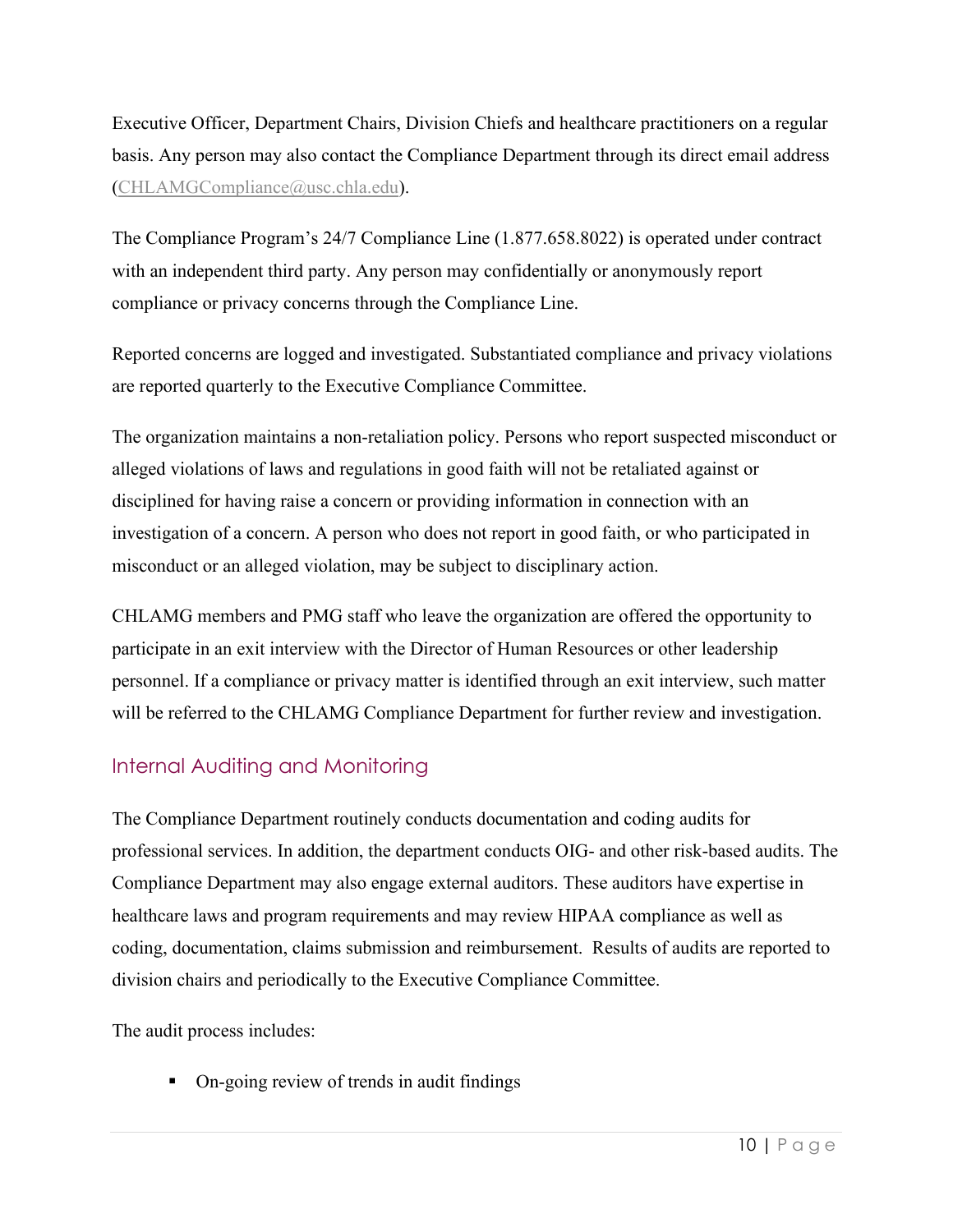- Review of billing documentation including medical records and financial records supporting claims for reimbursement
- Identification of billing questions through iterative discussions with specialty divisions and the Revenue Cycle department
- Written reports on Compliance Program activities to the Executive Compliance Committee which identify corrective actions.

The Compliance Program performs periodic risk assessments through interviews with key clinical leaders, organizational leaders in Finance, Human Resources, Revenue Cycle, Decision Support, Payer Contracting and Provider Enrollment, and the Chief Executive Officer to assess potential risk areas for inclusion in the annual Compliance work plan. The risk assessment may be revised to incorporate emergent risks based on consultation with the Executive Compliance Committee.

#### <span id="page-10-0"></span>Enforcement of Standards through Well-Publicized Disciplinary Guidelines

All CHLAMG members and PMG employees are expected to abide by the organizational Code of Conduct, associated policies and procedures, and the requirements of the Compliance Plan. The organization encourages adherence through a variety of mechanisms including:

- Informing and discussing with relevant persons both the violation and how it should be avoided in the future;
- Providing remedial education (formal or informal) to ensure that the relevant persons understand applicable rules, regulations and policies;
- Conducting follow-up review to ensure a problem is not recurring;
- Refunding any past payments that resulted from improper bills as required by law;
- Imposing discipline, as set forth below;
- Suspending all billing of services provided, as set forth below; and
- When appropriate, voluntary disclosing to an appropriate governmental agency.

Violations may also be subject to discipline in accordance with applicable contracts or policies up to, and including, termination.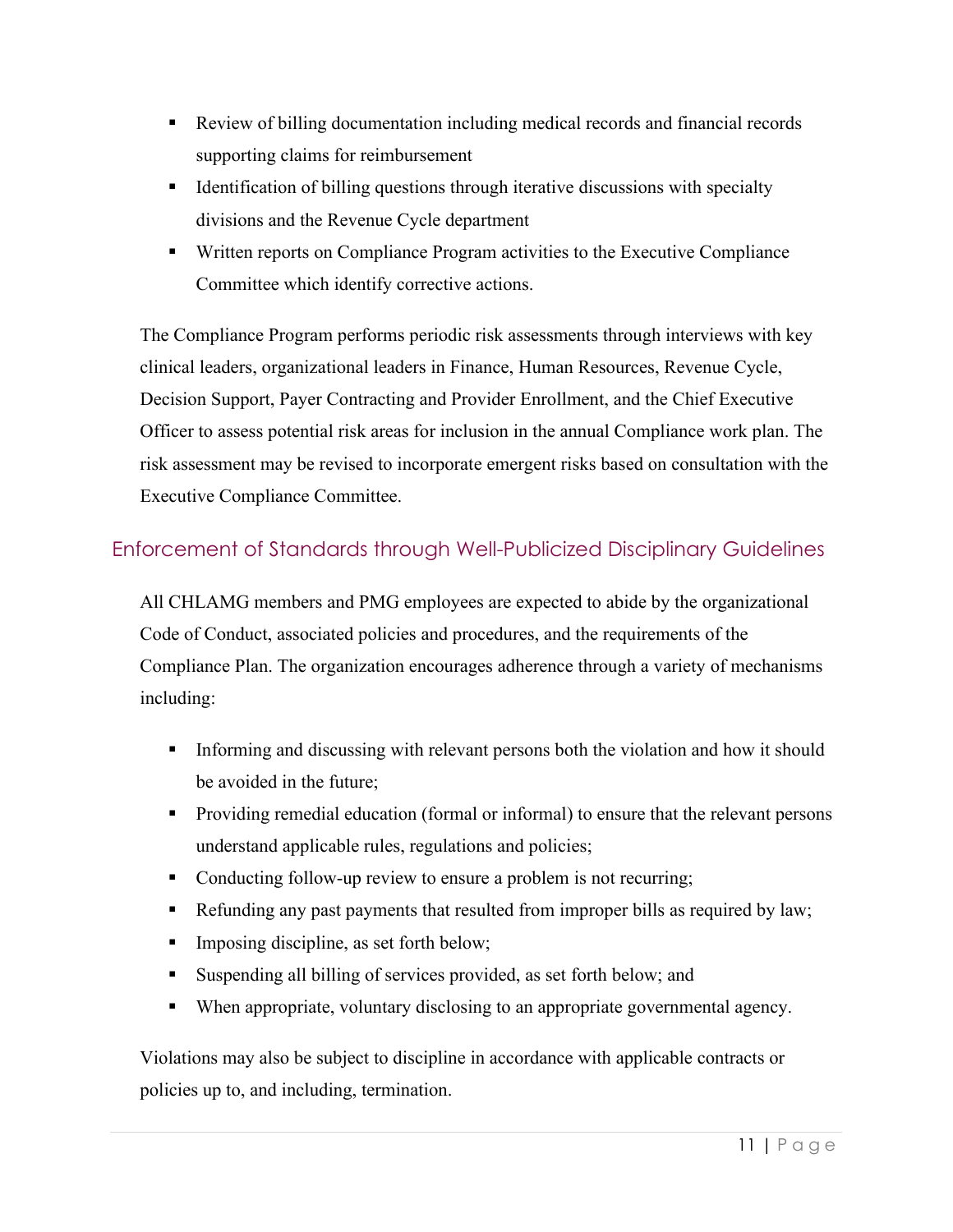#### <span id="page-11-0"></span>Prompt Response to Detected Offenses and Undertaking Corrective **Actions**

Upon receipt of audit findings, Compliance Line reports or other information raising potential compliance issues, the Compliance Department records the information and determines whether to investigate the matter or to engage legal counsel. Investigations may include interviews of the complainant and other relevant parties, a review of documents and applicable laws, regulations, or policies; preparation of a written report that identifies the allegation, summarizes the investigation, determines whether there is reason to believe a violation has occurred, and identifies corrective actions. A root cause analysis will be conducted and management will write a Corrective Action Plan which may include completion of additional education, changes in policies and procedures to prevent recurrence, recommendations for appropriate personnel action to be taken with respect to persons involved in non-compliance activity and reporting investigation results to the Executive Compliance Committee. The Director of Compliance will monitor the Corrective Action Plans. Verified overpayments will be repaid as required by law or payer contract. There may be additional reporting to, and cooperation with, appropriate State and Federal agencies upon advice of counsel.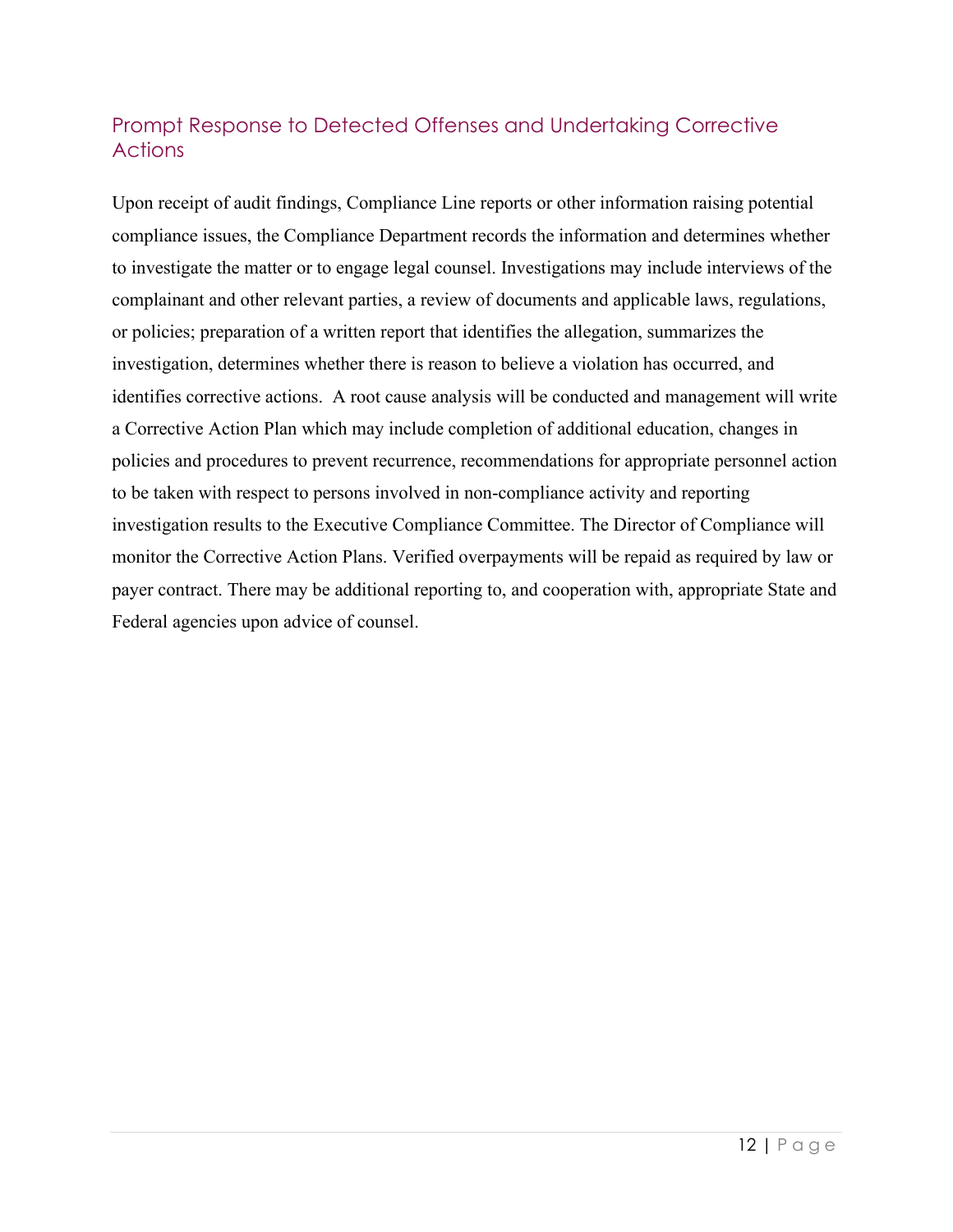## <span id="page-12-0"></span>Compliance and HIPAA Policies

Annual Compliance Audit Protocol and Risk Assessment Process Business Associate Agreements Compliance and Privacy Education and Training Conflicts of Interest Delegated Credentialing Review Detecting and Preventing Fraud, Waste and Abuse Documentation and Billing for Non-Physician Practitioners (NP/PA) Gifts, Gratuities and Business Courtesies Excluded Individuals and Entities Screening Policy Medical Student Documentation in the Medical Record Professional Fee Discounts Records Retention Reporting Alleged Violations and Improper Conduct Requests from External Regulatory Agencies Use of Scribes and Documentation Requirements Breach Risk Assessment Facility Access Control National Provider Identification (NPI) under HIPAA Protection of Patient Health Information

This list of Compliance and HIPAA Policies may be amended from time to time as policies are revised or implemented.